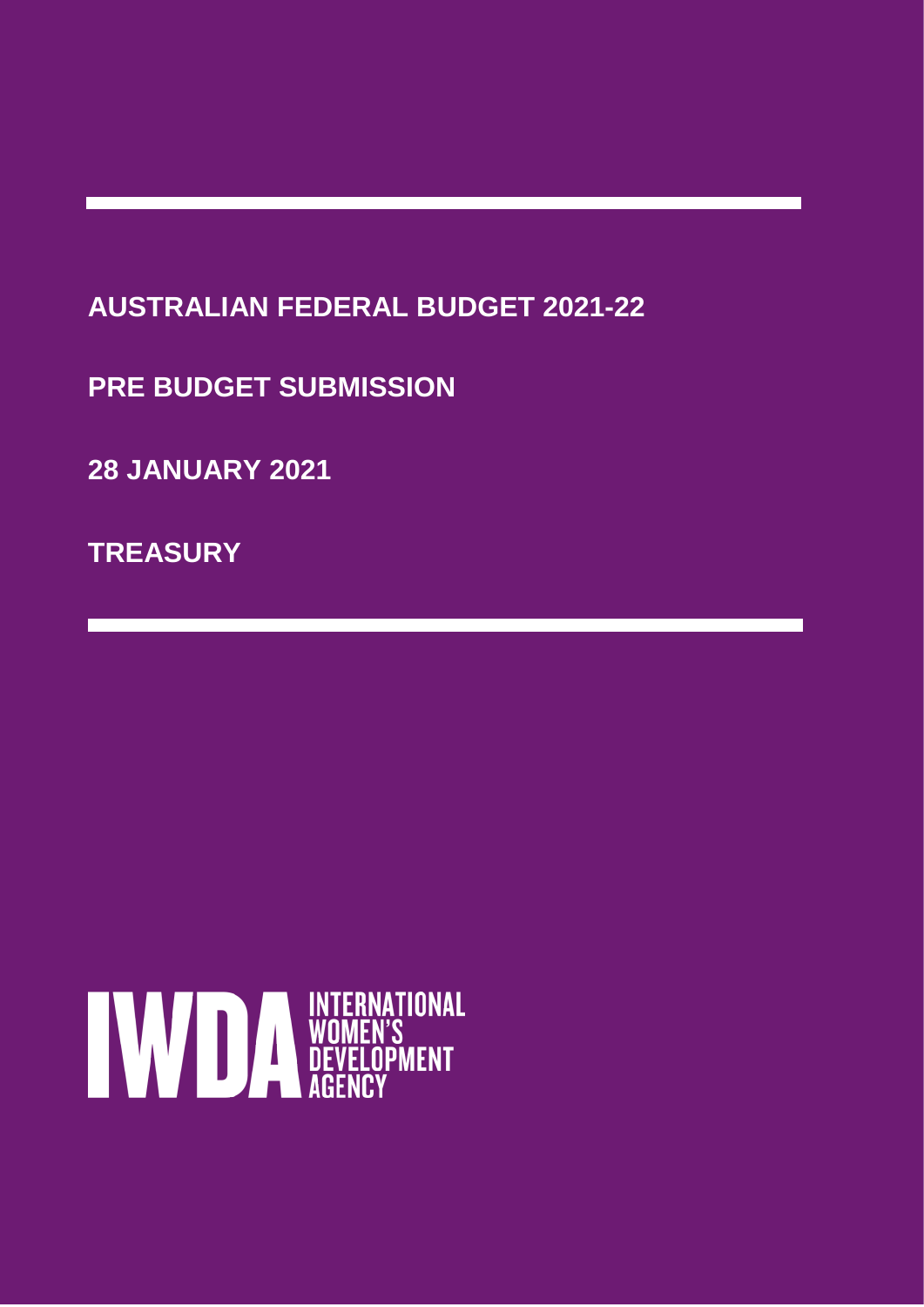# **1. INTRODUCTION**

International Women's Development Agency (IWDA) is an Australian-based organisation, resourcing diverse women's rights organisations primarily in Asia and the Pacific, and contributing to global feminist movements to advance our vision of gender equality for all.

IWDA welcomes the opportunity to provide this submission to the 2021-22 Federal Budget. We call on Australia to meet the challenge of COVID-19 through increased engagement in our region and to:

- 1. Ensure COVID-19 response and recovery promotes gender equality, disability and social inclusion
- 2. Fund the future of gender equality in the Pacific
- 3. Secure strong foundations for disability inclusion
- 4. Fund the intersection of gender equality and climate justice
- 5. Allocate funding to the most effective delivery partners
- 6. Renew DFAT's systems and capabilities to manage effective and transformative international development programming

The 2021-22 Federal Budget comes at a critical moment for COVID-19 response, recovery and reset in the Indo Pacific region and beyond. The UNDP Human Development Report has noted that for the first time in 30 years human development is on track to decline in 2020.<sup>1</sup> The impacts of COVID-19 are deeply gendered, and any response to the pandemic – both the immediate response and longer term efforts – must take into account the ways in which the pandemic is impacting diverse women and girls across health, economic and social dimensions.

This is a turning point for Australia's international development program, providing an opportunity bring our value-add and capabilities to support a COVID response, recovery and reset that delivers a more equal and inclusive region.

# **2. SUMMARY OF RECOMMENDATIONS**

**Recommendation 1:** Mandate gender, disability and social inclusion analysis of all country and regional response plans and new funding initiatives across Australia's international development program.

**Recommendation 2:** Commit a minimum of \$304m over 8 years for *Pacific Women Lead* in order to build on the momentum established by *Pacific Women* and ensure that COVID-19 response and recovery contributes to progress on gender equality.

**Recommendation 3:** Allocate 20 per cent of funding within *Pacific Women Lead* to feminist movement strengthening and research.

**Recommendation 4:** Increase the central disability allocation to \$14m in FY21-22 with a 1.5 per cent CPI increase over the forward estimates.

**Recommendation 5:** Ensure that the new \$1.5 billion climate finance commitment over five years is additional to the existing international development budget.

**Recommendation 6:** Commit funding for Women's Rights Organisations working at the intersection of gender equality and climate justice, including supporting diverse women leaders to participate in climate and disaster risk reduction institutions and advocacy at all levels.

**Recommendation 7:** Increase funding for ANCP to \$150m in FY2021-22, to account for CPI and the increased demands on programs during COVID-19 response and recovery.

**Recommendation 8:** Boost Australia's impact on gender equality by committing 5% of Australia's international development cooperation budget towards women's rights organisations and institutions.

**Recommendation 9:** Increase the staffing portfolio of DFAT in Canberra and at Post with a focus on development and gender expertise.

**Recommendation 10:** Increase the predictability, transparency and flexibility of ODA by reintroducing multi-year budgeting and allowing funds to be rolled-over between financial years.

<sup>-</sup><sup>1</sup> UNDP 2020a, UNDP 2020b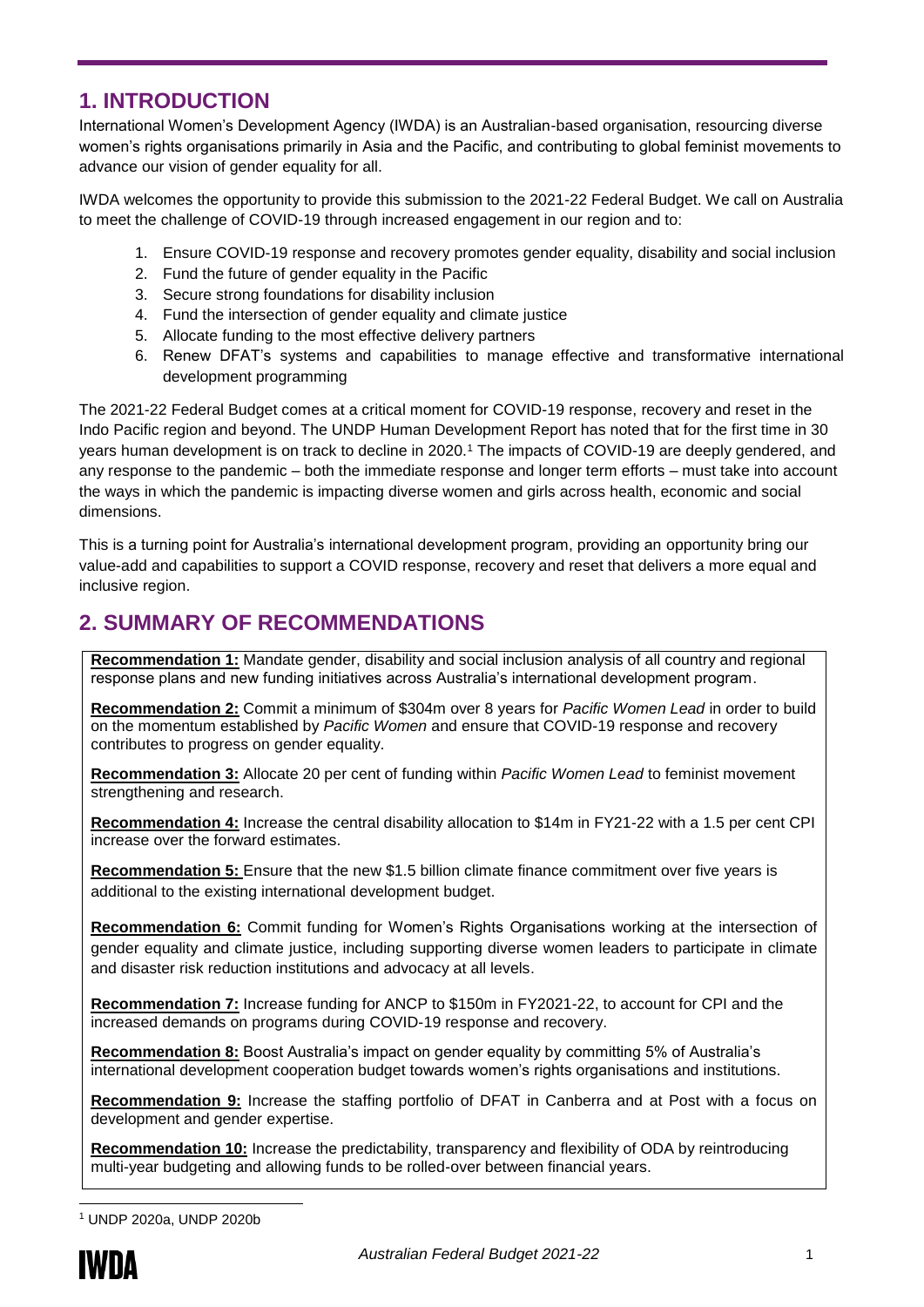# **3. MEETING THE CHALLENGE OF COVID-19 THROUGH INCREASED ENGAGEMENT IN OUR REGION**

The COVID-19 crisis is unparalleled, and its implications touch on every aspect of society. While the immediate humanitarian, health and economic shocks are most obvious, the long-term social and economic implications may, in many cases, be even more severe than the direct impacts of the virus itself. COVID-19 has demonstrated that in effect, poverty and marginalisation are themselves comorbidities, increasing exposure to, and risks of, the virus for individuals and their communities.

As state revenue falls or plateaus the demand for social protection and public services will increase, and countries in our region will look to Australia for support. In this context, holding on to decades of improvements in global development outcomes and continuing to build on them is critical. Australia must support both the immediate response and recovery, as well as long-term development needs so that people and countries in the region can reset post-COVID in ways that enable them to better manage the impacts of crises in the future.

#### **3.1 ENSURE COVID-19 RESPONSE AND RECOVERY PROMOTES GENDER EQUALITY, DISABILITY AND SOCIAL INCLUSION**

The social and economic implications of the COVID-19 crisis are deeply gendered in nature. Times of crisis tend to amplify existing inequalities, and women's over-representation in part-time and insecure work – coupled with the disproportionate burden of unpaid care and domestic work performed by women, underpinned by deeply ingrained social and gender norms – renders them particularly vulnerable to economic shocks.<sup>2</sup> At a more fundamental level, COVID-19 has exposed and exploited the existing inequalities in all societies – including along gender lines. This highlights the critical importance of ensuring all COVID-19 response and recovery interventions are informed by intersectional gender analysis. But rather than merely attempting to offset these inequalities, this moment of crisis provides an opportunity to radically transform the social and gender norms, as well as the structural and material inequalities, which underpin poverty and marginalisation. Far from being separate issues, transforming gender inequality and other forms of marginalisation is critical to ensuring societies are designed to withstand and flourish in a future that may increasingly be marked with pandemics and other types of disruptions.

In recognition of this, DFAT's policy framework *Partnerships for Recovery — Australia's COVID-19 Development Response* has made "protecting the most vulnerable, especially women and girls" a cross-cutting action for the Whole-of-Government international response.<sup>3</sup> While protection is an important first step, it addresses the symptoms of gender equality rather than the causes. To ensure Australia's international development is contributing to transformative outcomes, all areas of COVID-19 response and recovery – including country and regional response plans as well as new funding initiatives – must be informed by gender, disability and social inclusion analysis, and seek to challenge the power relations, systems and norms that underpin gender inequality and other forms of marginalisation.

**Recommendation 1: Mandate gender, disability and social inclusion analysis of all country and regional response plans and new funding initiatives across Australia's international development program.**

## **3.2 FUND THE FUTURE OF GENDER EQUALITY IN THE PACIFIC**

The Australian Government has demonstrated a clear commitment to gender equality in the Pacific region, including through the flagship program Pacific Women Shaping Pacific Development (*Pacific Women*). *Pacific Women* represents a commitment of \$320m over the 10 years from 2012-2021, supporting programs advancing gender equality and the rights of women and girls at regional and country levels.

<sup>-</sup>2 ILO 2018, pp 20-21 <sup>3</sup> DFAT 2020b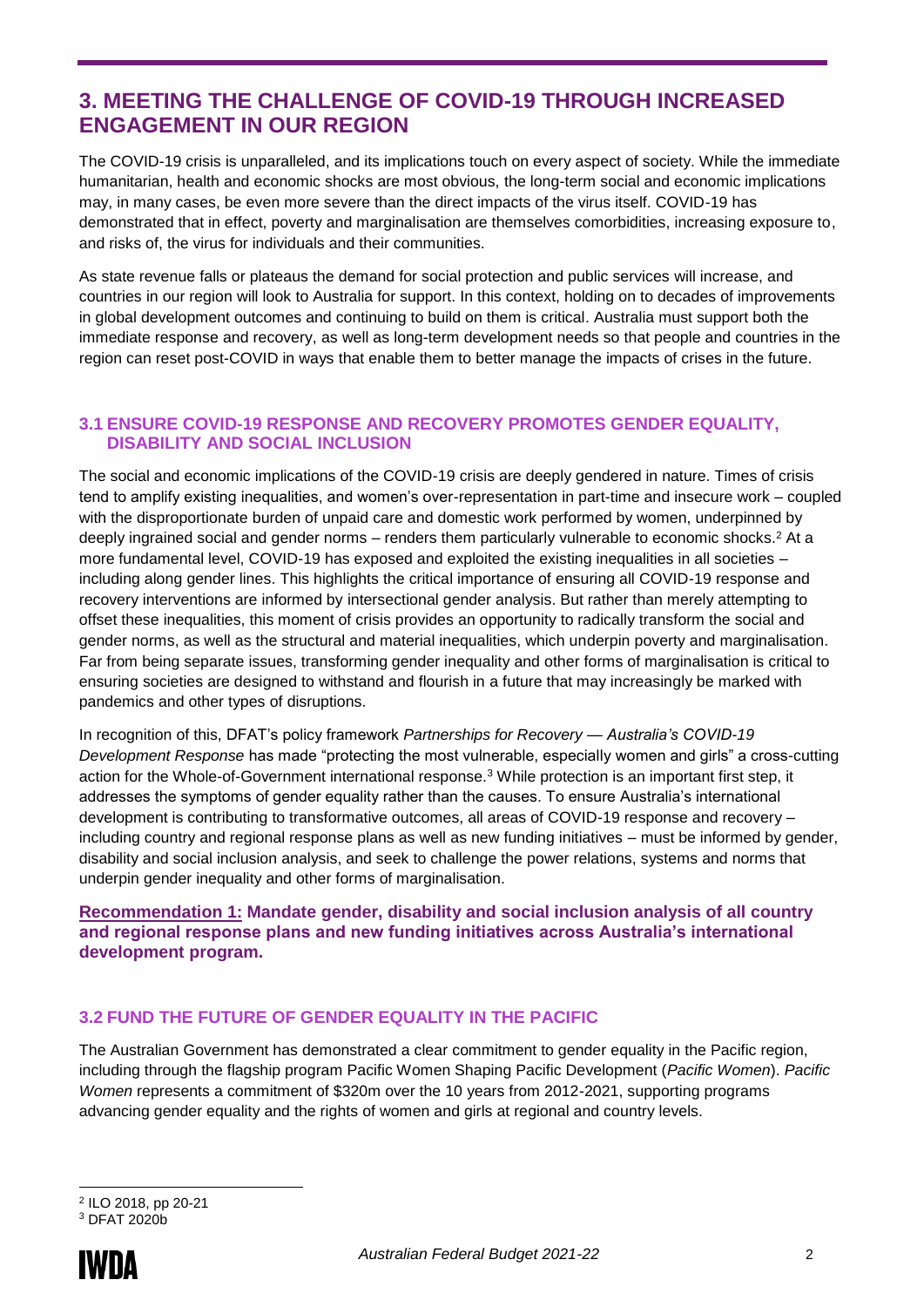In 2020, DFAT confirmed in Senate Estimates their intention for the new program – tentatively called *Pacific Women Lead –* to be "on a scale commensurate with the original *Pacific Women* program." <sup>4</sup> A high-level design process commissioned by DFAT will lay out the "direction, goal, objectives, outcome and operating model for the new program," aligned to *Partnerships for Recovery* and drawing on the findings of the six-year evaluation and consultations with Australian and Pacific civil society groups.<sup>5</sup> This will be followed by a full design and transition process over 2021, with the new program planned to commence in 2022. DFAT have set an initial timeframe of 5 years, with the potential for an extension to 8 years.<sup>6</sup>

To fulfil the commitment to a program of commensurate scale to *Pacific Women*, DFAT must commit upfront to a minimum of \$304m in funding over 8 years for *Pacific Women Lead*. This figure has been calculated based on the average annual expenditure for *Pacific Women,* plus an annual CPI increase of 1.5 per cent. In addition, it includes a loading to address the short and medium term impacts of COVID-19, proportionate to the increase in ODA in FY2020-21 to support COVID-19 response and recovery. 7

COVID-19 has the potential to significantly undermine progress towards gender equality in the Pacific. Women in the Pacific perform four times more unpaid care work than men, an imbalance which is being increased by the pandemic, further impacting on women's ability to engage in paid work.<sup>8</sup> Already high rates of gender based violence have been exacerbated, with reports indicating significant increases in women accessing violence response services.<sup>9</sup> Pacific women's rights organisations have pivoted to address the impacts of COVID-19 in their communities, and will need continued support and funding to do so as these impacts play out over the coming years. In this context, it is critical to dedicate additional funding to *Pacific Women Lead* to ensure that decades of progress on gender equality do not backslide.

#### **Recommendation 2: Commit a minimum of \$304m over 8 years for** *Pacific Women Lead* **in order to build on the momentum established by** *Pacific Women* **and ensure that COVID-19 response and recovery contributes to progress on gender equality.**

Evidence shows that women's rights activism and movements are the key drivers of legal and policy change to address women's human rights and gender inequality. Research over three decades (1975-2005) in 70 countries found the mobilisation of autonomous feminist movements is more effective in combating gender based violence than the wealth of nations, political parties, or the number of women politicians.<sup>10</sup> Recommendation three of the *Pacific Women* six-year evaluation states: "Australia's future support to gender equality and women's empowerment in the Pacific should continue to include a comprehensive approach including women's leadership, economic empowerment, ending violence against women and increasing agency as outcomes."<sup>11</sup>

*Pacific Women* has supported Pacific-led collective action through initiatives such as the We Rise Coalition; Shifting the Power Coalition; Balance of Power; Gender Equality Theology; Pacific Girl and the Fiji Women's Fund. All of these initiatives have bolstered local action to change the harmful social norms that underpin and perpetuate gender inequalities. These are Pacific owned and led initiatives that are not only creating positive change within communities, but also strengthening the capacity of civil society to engage with governments and hold them accountable to the commitments they have made at national, regional and international levels.

To maintain and build on the momentum for Pacific feminist movements and Pacific-led research generated by *Pacific Women,* the new program should dedicate 20 per cent of its funding towards feminist movement

- <sup>7</sup> Howes 2021
- <sup>8</sup> Addati et al. 2018 pp. xxx

<sup>-</sup><sup>4</sup> Commonwealth of Australia 2020

<sup>5</sup> DFAT 2020a

<sup>6</sup> ibid

<sup>9</sup> UN Women 2020; Eastern Highlands Family Voice et al. 2020

<sup>10</sup> Htun and Wheldon 2012

<sup>11</sup> Tabualevu, Cordeiro, and Kelly 2020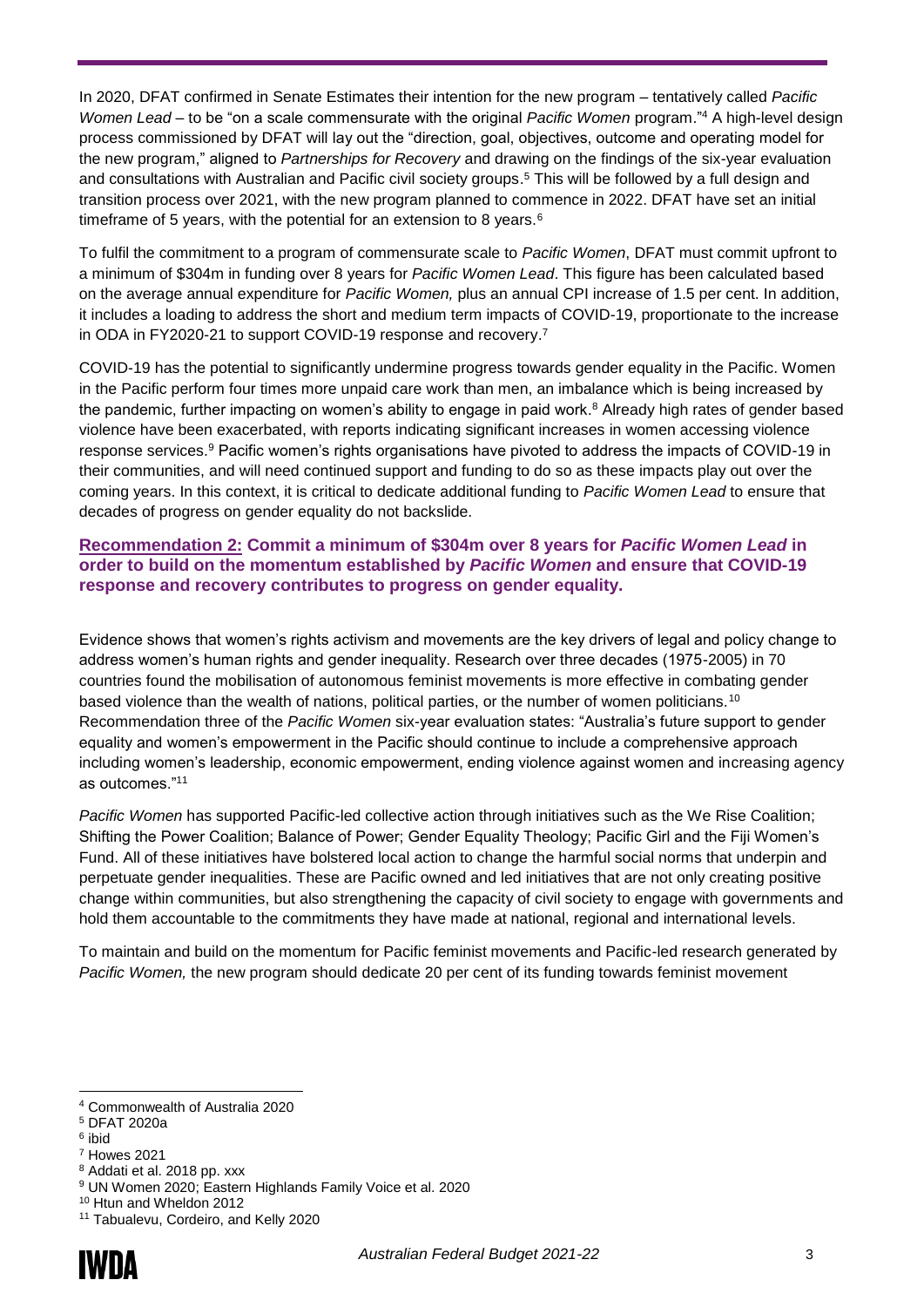strengthening and feminist research. These funds should go to Pacific women's rights organisations, including through values aligned intermediaries, where appropriate.<sup>12</sup>

#### **Recommendation 3: Allocate 20 per cent of funding within** *Pacific Women Lead* **to feminist movement strengthening and research.**

## **3.3 SECURE STRONG FOUNDATIONS FOR DISABILITY INCLUSION**

The Australian Government must secure strong foundations for disability inclusion throughout Australia's international development and COVID-19 recovery programs, by increasing its central disability allocation to \$14m in FY21-22 with a 1.5 per cent CPI increase over the forward estimates. It is vital that DFAT has sufficient core departmental budget for staff and associated support costs to enable the effective implementation, monitoring and advocacy supporting *Development for All 2015-2021*, *Partnerships for Recovery* and national COVID-19 response plans. Increasing the central disability allocation is critical as it lays the foundation DFAT relies upon to deliver its mandate for disability inclusive development and thereby building stronger and more effective development and COVID-19 response programs. The proposed annual \$14m budget is a modest increase on the FY2020-21 budget with additional funds to be put towards the global development and implementation of disability inclusive data that is essential to achieving the Sustainable Development Goals, ground-breaking work to advance accessibility across the Pacific, contributing to the development of sign languages in the Pacific, and implementing the *Pacific Framework for the Rights of Persons with Disabilities 2016-2025*.

**Recommendation 4: Increase the central disability allocation to \$14m in FY21-22 with a 1.5 per cent CPI increase over the forward estimates.**

## **3.4 FUND AT THE INTERSECTION OF GENDER EQUALITY AND CLIMATE JUSTICE**

Australia's region is facing significant consequences as a result of climate change. Global heating, for which Pacific countries are minimally responsible, has caused significant loss and damage to communities and livelihoods.<sup>13</sup> The Pacific is confronting unpredictable weather patterns, rising sea levels and temperatures, higher frequency and severity of storms, increasing salination of the groundwater, and severe air pollution.<sup>14</sup> The 2018 Boe Declaration on Regional Security, signed by Australia alongside other Pacific Island Forum States, identified climate change as "the single greatest threat to the livelihoods, security and wellbeing of the peoples of the Pacific."<sup>15</sup>

IWDA welcomes the Government's recent announcement of \$1.5 billion over five years in climate finance through the international development program. To ensure countries in our region can effectively respond, recover and reset post-COVID, this funding should be new and additional to the current international development budget.

## **Recommendation 5: Ensure that the new \$1.5 billion climate finance commitment over five years is additional to the existing international development budget.**

Women and girls face disproportionate climate risks as a result of discriminatory gender norms and structures. For example, changes to natural resources increase the labour demands of gendered activities such as subsistence farming and collecting food, fuel and water.<sup>16</sup> Financial stress and lack of access to the necessities of life can exacerbate intimate partner violence, while exposing women to greater risk of sexual assault as they

<sup>16</sup> Terry 2009 p 3



-

<sup>&</sup>lt;sup>12</sup> Values-aligned intermediaries are organisations which are aligned to the change that they are funded to create; in the case of gender programming, this means demonstrating organisational commitment to feminism, the human rights of women and girls and to lessening power imbalances inherent in funding relationships. For more information see: IWDA 2020, pp 12-16 <sup>13</sup> IPCC 2018

<sup>14</sup> Weir, Dovey, and Orcherton 2017

<sup>15</sup> Pacific Islands Forum 2018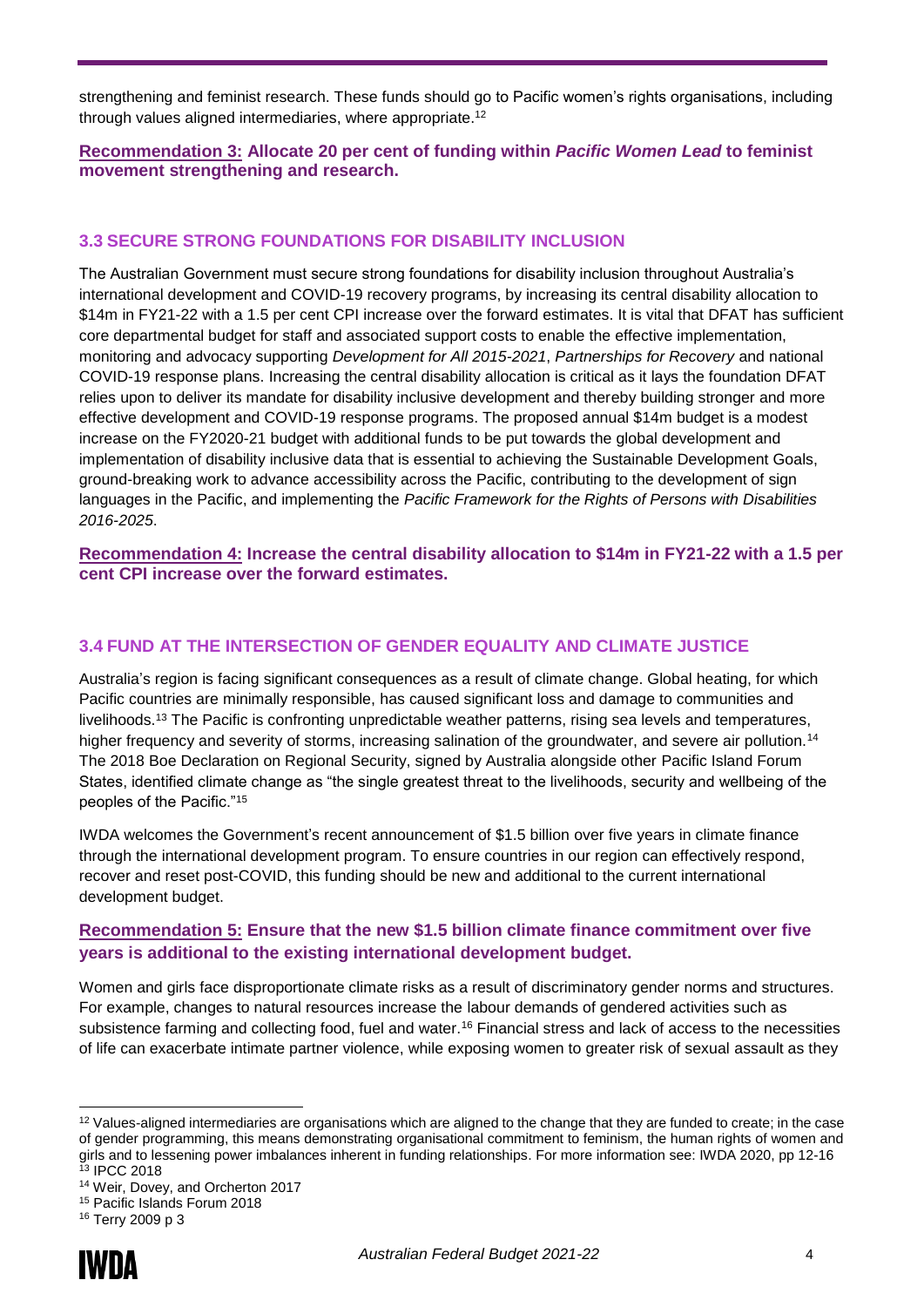have to travel greater distances to source food and fuel.<sup>17</sup> Evidence also demonstrates that in the aftermath of natural disasters, rates of violence increase against women, non-binary people, and people of diverse gender identities and sexual orientations.<sup>18</sup> At a systemic level, experience from other regions has seen sexual exploitation used as a weapon of war in conflicts that have been triggered by resource scarcity, exacerbated by climate change.<sup>19</sup>

Gender-responsive climate change prevention, mitigation and adaptation requires promoting under-represented voices in traditional and formal arenas, giving due consideration to indigenous knowledge and explicitly including the concerns of women. Indigenous women have long played a central role in environmental knowledge management, including ways in which communities have traditionally responded to environmental challenges.<sup>20</sup> Women and girls are at the forefront of organising their families and communities to withstand extreme events, yet they are most likely to be excluded from formal positions of leadership within community and national governance structures.<sup>21</sup> Women, especially women from marginalised groups, are underrepresented in all formal decision making bodies from the local to multi-national level—including within climate change policy development.<sup>22</sup> In the face of these challenges, Australia's international development budget should support diverse women's rights organisations working at the intersection of gender equality and climate justice, to enable diverse women and girls to connect for collective advocacy, learning and solidarity.

**Recommendation 6: Commit funding for Women's Rights Organisations working at the intersection of gender equality and climate justice, including supporting diverse women leaders to participate in climate and disaster risk reduction institutions and advocacy at all levels.** 

## **3.5 ALLOCATE FUNDING TO THE MOST EFFECTIVE DELIVERY PARTNERS**

The Australian NGO Cooperation program has been deemed as one of DFAT's most effective programs, delivering 18.2 per cent of the international development program's results for just 2.7 per cent of all ODA funding.<sup>23</sup> In the context of COVID-19, ANCP programs have been able to pivot effectively to community education, preparedness and response across a wide range of areas.

Covalima Community Centre (CCC), through its partnership with IWDA and supported by ANCP funding, has been implementing the Rural Women's Development Project since 2017, which aims to empower women across the Covalima district of Timor-Leste to participate in decision-making and leadership within their families and communities. When COVID-19 hit, ANCP funding supported CCC to pivot to COVID-19 response, joining the COVID-19 district taskforce in Covalima, distributing hygiene kits and educating the public about social distancing, handwashing and the use of face-masks. CCC have also integrated advocacy about the gendered dimensions of the pandemic into their outreach activities, including around the risk of gender based violence and the increased demand on women to perform unpaid care. These awareness raising activities have been coupled with practical services, connecting survivors of violence with appropriate services and conducting practical training for women and their male partners that aims to encourage more equitable sharing of domestic labour and household decision-making.

Funding to ANCP was \$133.5m in FY2020-21, a modest increase on the previous year. In the context of ongoing need in COVID-19 response and recovery, ANCP funding should be increased by 10 per cent on top of CPI to \$150m.

**Recommendation 7: Increase funding for ANCP to \$150m in FY2021-22, to account for CPI and the increased demands on programs during COVID-19 response and recovery.**

<sup>-</sup><sup>17</sup> Castañeda Carney et al. 2020

<sup>18</sup> Dwyer and Woolf 2018

<sup>19</sup> Women's International League for Peace and Freedom 2016

<sup>20</sup> Mcleod et al. 2018

<sup>21</sup> Damon, Williams, and Barker-Perez 2020

<sup>22</sup> Eastin 2018; UNISDR, UNDP, and IUCN 2009

<sup>&</sup>lt;sup>23</sup> Office of Development Effectiveness 2015, pp 13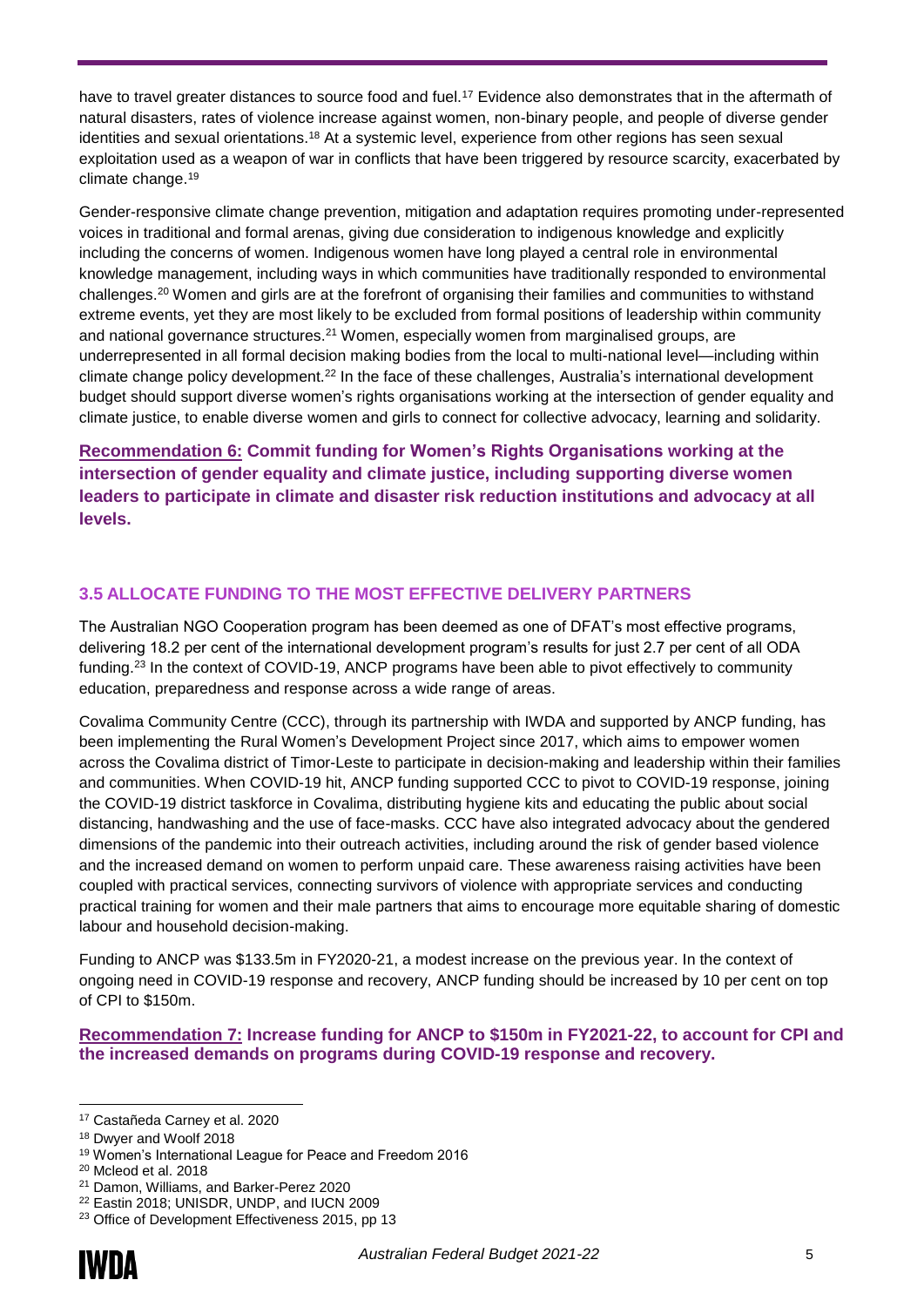Diverse women's rights organisations (WROs) deliver the most effective outcomes for women because they are firmly rooted in local communities, contexts, needs and experiences, and can reach women in marginalised communities, enabling those without power and status to have a voice to advocate for basic rights.<sup>24</sup> As representatives on the ground, local WROs provide legitimacy, access to marginalised communities, and the ability to identify and adapt to evolving contexts.<sup>25</sup>

Despite this, funding to women's equality organisations and institutions receive less than 0.39% of development cooperation assistance worldwide.<sup>26</sup> Funding that goes directly to WROs is likely to be even lower, as the above figure incorporates ODA supporting machineries of government, such as national offices for women, alongside grassroots women's organisations. Despite its commitment to gender equality, Australia dedicates less than 1% of its ODA to women's rights organisations and institutions, ranking eleventh of OECD DAC members in this regard.<sup>27</sup>

WROs are held back in what they can achieve by a lack of funding, and particularly core and flexible funding.<sup>28</sup> As identified by the Office of Development Effectiveness, providing long-term core funding allows civil society organisations to invest in their own capacity in order to become agents of change.<sup>29</sup> Australia has a significant opportunity to boost our impact on gender equality by increasing our contribution to WROs to just 5% of bilateral allocable ODA, unlocking an additional \$120 million per year in funding for gender equality.<sup>30</sup>

#### **Recommendation 8: Boost Australia's impact on gender equality by committing 5% of Australia's international development cooperation budget towards women's rights organisations and institutions.**

#### **3.6 RENEW DFAT'S SYSTEMS AND CAPABILITIES TO MANAGE EFFECTIVE AND TRANSFORMATIVE INTERNATIONAL DEVELOPMENT PROGRAMMING**

A skilled, effective and well-resourced department is critical to ensuring effective delivery of Australia's international development program. However, an independent review of DFAT since its integration with AusAid in 2013 found that there had been a marked deterioration of skills and systems for managing development programs.<sup>31</sup> The review noted a corresponding increase in the proportion of functions outsourced to managing contractors via facilities. A separate independent review of this model found that "far from enabling DFAT staff to adopt a less 'hands-on' approach, facilities require intensive and ongoing DFAT oversight, engagement and management of both the development content and delivery process." <sup>32</sup> This finding further underscores the need for investment in development expertise within DFAT. DFAT's own assessment of its progress on gender mainstreaming over recent years has noted limitations in its capacity to provide technical support on gender, indicating a need for greater investment in both dedicated and mainstreamed gender expertise within the Department.<sup>33</sup> Additionally, the trend towards localisation, including greater management of programming at Post and increased funding going directly to local organisations, will require increased investment in development and gender capabilities at Posts and in Canberra.

#### **Recommendation 9: Increase the staffing portfolio of DFAT in Canberra and at Post with a focus on development and gender expertise.**

-

<sup>24</sup> Derbyshire et al. 2018a, 7; IWDA 2018; Klugman et al. 2014

<sup>25</sup> Derbyshire et al. 2018b

<sup>&</sup>lt;sup>26</sup> Calculated by the proportion of CRS sector code 15170: funding to women's equality organisations and institutions against total bilateral allocable aid. OECD 2020

<sup>27</sup> OECD 2020

<sup>28</sup> Miller and Jones 2019

<sup>&</sup>lt;sup>29</sup> Office of Development Effectiveness 2014, pp 32

<sup>30</sup> Calculated from OECD reported figures and converted from USD93m, as per exchange rate at 22/01/2021. OECD 2020

<sup>31</sup> Moore 2019

<sup>32</sup> Pieper 2018

<sup>33</sup> DFAT 2019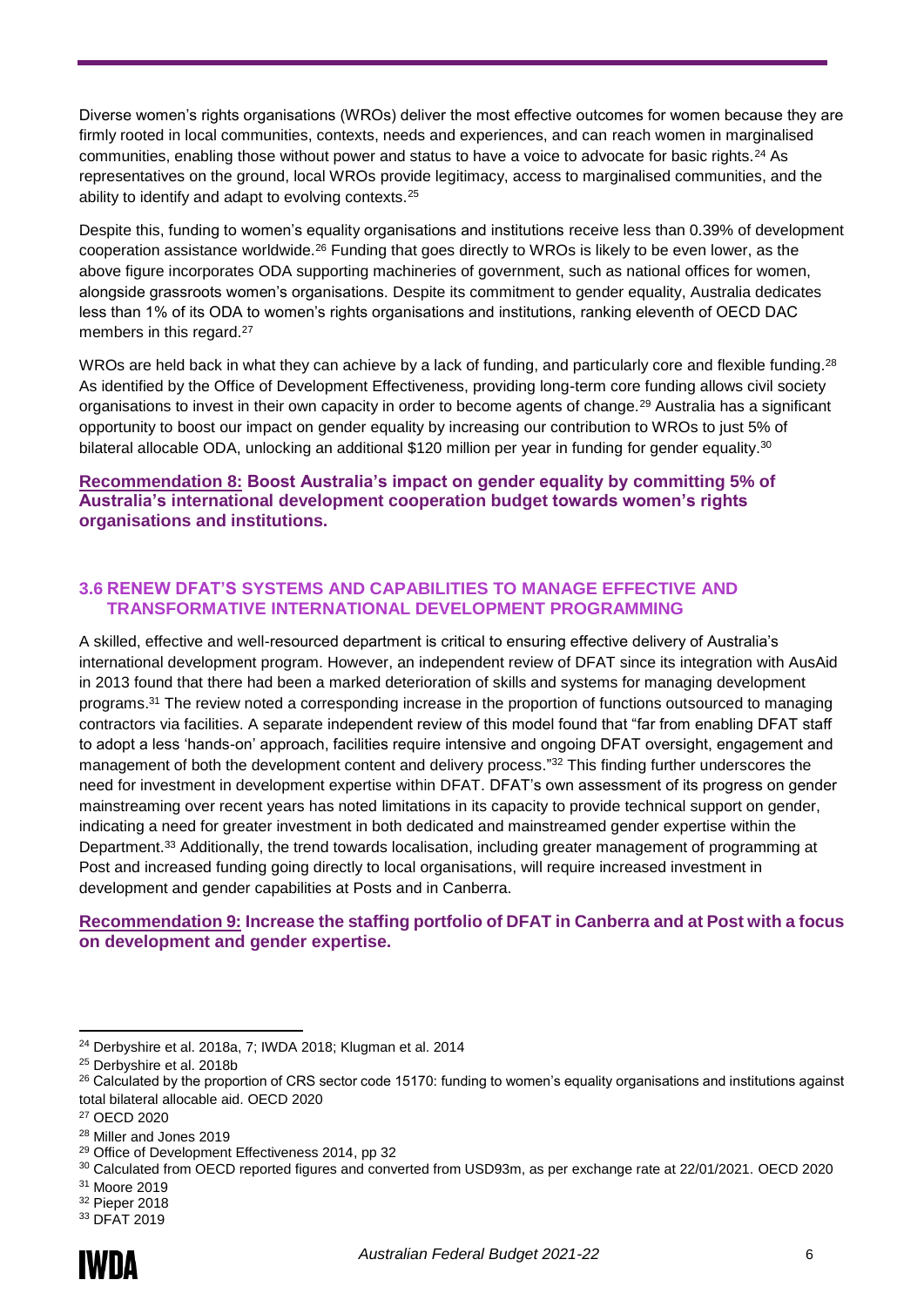Transparency and predictability are critical pillars of development effectiveness, as outlined in the Busan Partnership for Effective Development Co-operation.<sup>34</sup> Studies indicate that unpredictable or volatile delivery of aid reduces its effectiveness, impeding the ability of implementing partners to engage in longer-term transformative change.<sup>35</sup> The shift away from multi-year budgeting for Australia's international development program has had a significant impact on the predictability of ODA, hampering development efforts. Reintroducing multi-year budgeting, and allowing DFAT to roll-over funding between financial years, would significantly improve Australia's performance against the Busan Partnership and ensure greater development effectiveness.

**Recommendation 10: Increase the predictability, transparency and flexibility of ODA by reintroducing multi-year budgeting and allowing funds to be rolled-over between financial years.** 

<sup>-</sup><sup>34</sup> OECD 2011 <sup>35</sup> OECD DAC 2011

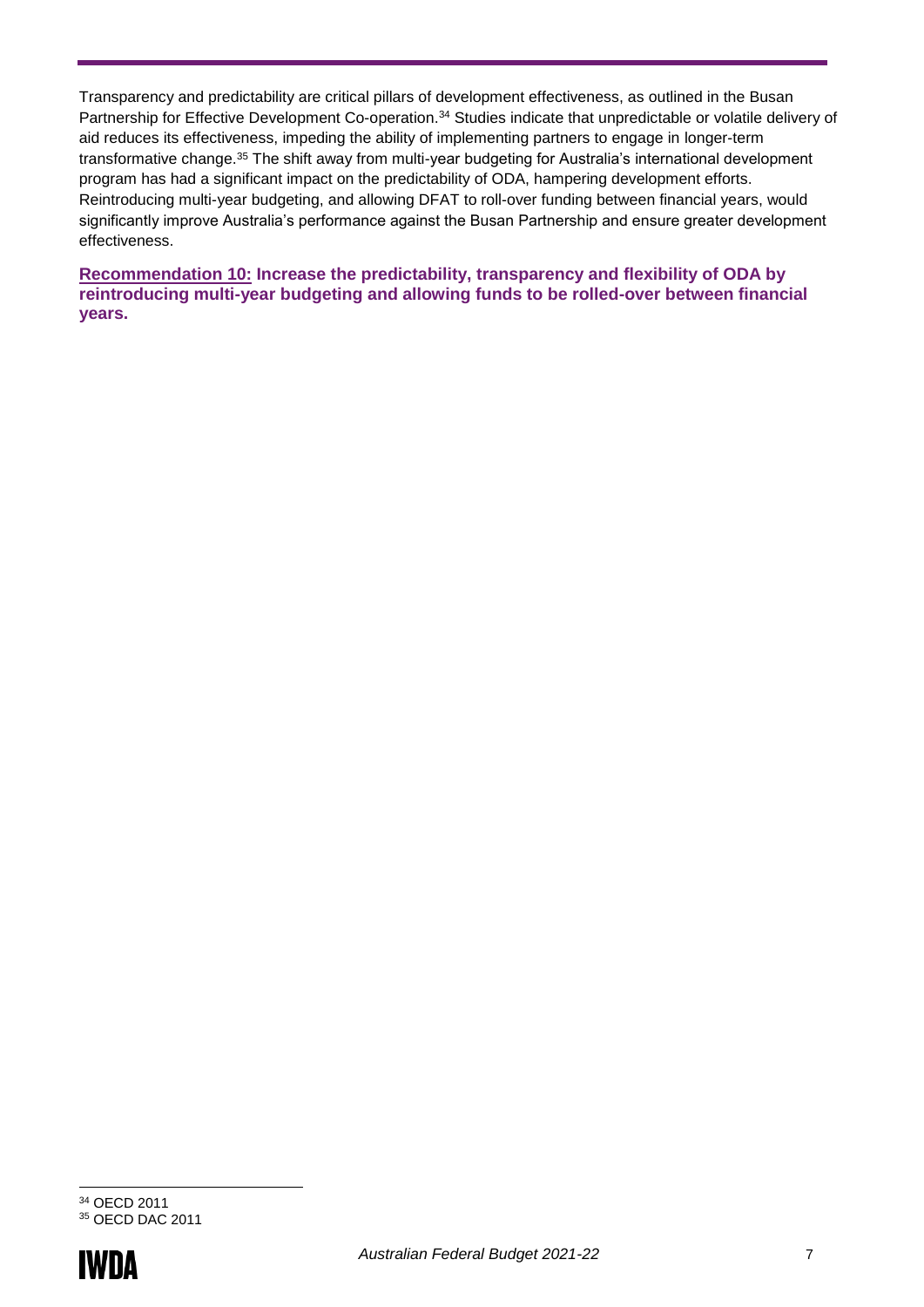# **4. BIBLIOGRAPHY**

Addati, Laura, Umberto Cattaneo, Valeria Esquivel, and Isabel Valarino. 2018. "Care Work and Care Jobs for the Future of Decent Work." Geneva: ILO.

https://www.ilo.org/global/publications/books/WCMS\_633135/lang--en/index.htm.

- Castañeda Carney, Itza, Laura Sabater, Cate Owren, and A.E. Boyer. 2020. *Gender-Based Violence and Environment Linkages: The Violence of Inequality*. Edited by Jamie Wen. IUCN, International Union for Conservation of Nature. https://doi.org/10.2305/IUCN.CH.2020.03.en.
- Commonwealth of Australia. 2020. "Proof Committee Hansard: Senate Foreign Affairs, Defence and Trade Legislation Committee, Estimates (Public) Thursday 29 October 2020." Canberra, Australia. https://parlinfo.aph.gov.au/parlInfo/download/committees/estimate/1e5f28eb-99da-4e69-806ea3065d3c8634/toc\_pdf/Foreign%20Affairs,%20Defence%20and%20Trade%20Legislation%20Committ ee\_2020\_10\_29\_8268.pdf;fileType=application%2Fpdf#search=%22committees/estimate/1e5f28eb-99da-4e69-806e-a3065d3c8634/0000%22.
- Damon, Charlie, Megan Williams, and Emma Barker-Perez. 2020. "CARE Rapid Gender Analysis COVID-19: Pacific Region [Version 1]." CARE Australia. https://www.care.org.au/wpcontent/uploads/2020/03/Pacific-RGA-FINAL-APPROVED-26March2020.pdf.
- Derbyshire, Helen, Sam Gibson, David Hudson, and Chris Roche. 2018a. "Politically Informed, Gender Aware Programming: Five Lessons from Practice." Gender and Politics in Practice Series. University of Birmingham: Developmental Leadership Program.
	- ———. 2018b. "Politically Informed, Gender Aware Programming: Five Lessons from Practice." Developmental Leadership Program. http://publications.dlprog.org/GAPP-BriefingNote-A4BW.pdf.
- DFAT. 2019. "Performance of Australian Aid 2017–18." Australian Government.
- ———. 2020a. "Pacific Women Lead Design FAQs, Distributed on Behalf of the Australian Department of Foreign Affairs and Trade, 22 December 2020." https://pacificwomen.org/news/pacific-women-leaddesign-faqs/.
- ———. 2020b. "Partnerships for Recovery: Australia's COVID-19 Development Response." https://www.dfat.gov.au/sites/default/files/partnerships-for-recovery-australias-covid-19-developmentresponse.pdf.
- Dwyer, Emily, and Lana Woolf. 2018. "Down by the River: Addressing the Rights, Needs and Strengths of Fijian Sexual and Gender Minorities in Disaster Risk Reduction and Humanitarian Response." Melbourne: Oxfam, Edge Effect and Rainbow Pride Foundation Fiji.
- Eastern Highlands Family Voice, Femili PNG, International Women's Development Agency, Voice for Change, and Wide Bay Conservation Association. 2020. "Submission to the United Nations Special Rapporteur on Violence Against Women: COVID-19 and the Increase of Domestic Violence against Women in Papua New Guinea." https://iwda.org.au/assets/files/COVID-19-and-Gender-Based-Violence-in-PNG-FINAL-Submission\_v3.pdf.
- Eastin, Joshua. 2018. "Climate Change and Gender Equality in Developing States." *World Development* 107 (July):289–305. https://doi.org/10.1016/j.worlddev.2018.02.021.
- Howes, Stephen. 2021. "Coalition Starts to Reverse Aid Cuts." *Devpolicy Blog* (blog). January 21, 2021. https://devpolicy.org/coalition-starts-to-reverse-aid-cuts-20210121/.
- Htun, Mala, and Laurel Wheldon. 2012. "The Civic Origins of Progressive Policy Change: Combating Violence Against Women in Global Perspective, 1975–2005." *American Political Science Review* 106 (3):548– 69. https://doi.org/10.1017/S0003055412000226.
- ILO. 2018. "Women and Men in the Informal Economy: A Statistical Picture." Third edition. https://www.ilo.org/global/publications/books/WCMS\_626831/lang--en/index.htm.
- IPCC. 2018. "Chapter 3: Impacts of 1.5°C of Global Warming on Natural and Human Systems." IPCC Special Report: Global Warming of 1.5°C. https://www.ipcc.ch/sr15/.
- IWDA. 2018. "Global Goals: Women's Rights Organisations and Movements." Global Goals. Melbourne, Australia: IWDA. https://iwda.org.au/assets/files/Womens-rights-organisations-and-Global-Goals-Policy-Brief-9.3.18-update.pdf.
- ———. 2020. "Submission to the Joint Standing Committee on Foreign Affairs, Defence and Trade Inquiry into the Human Rights of Women and Girls in the Pacific." https://www.aph.gov.au/DocumentStore.ashx?id=02dc4965-048b-4c5d-bd8fd78aae703068&subId=691214.

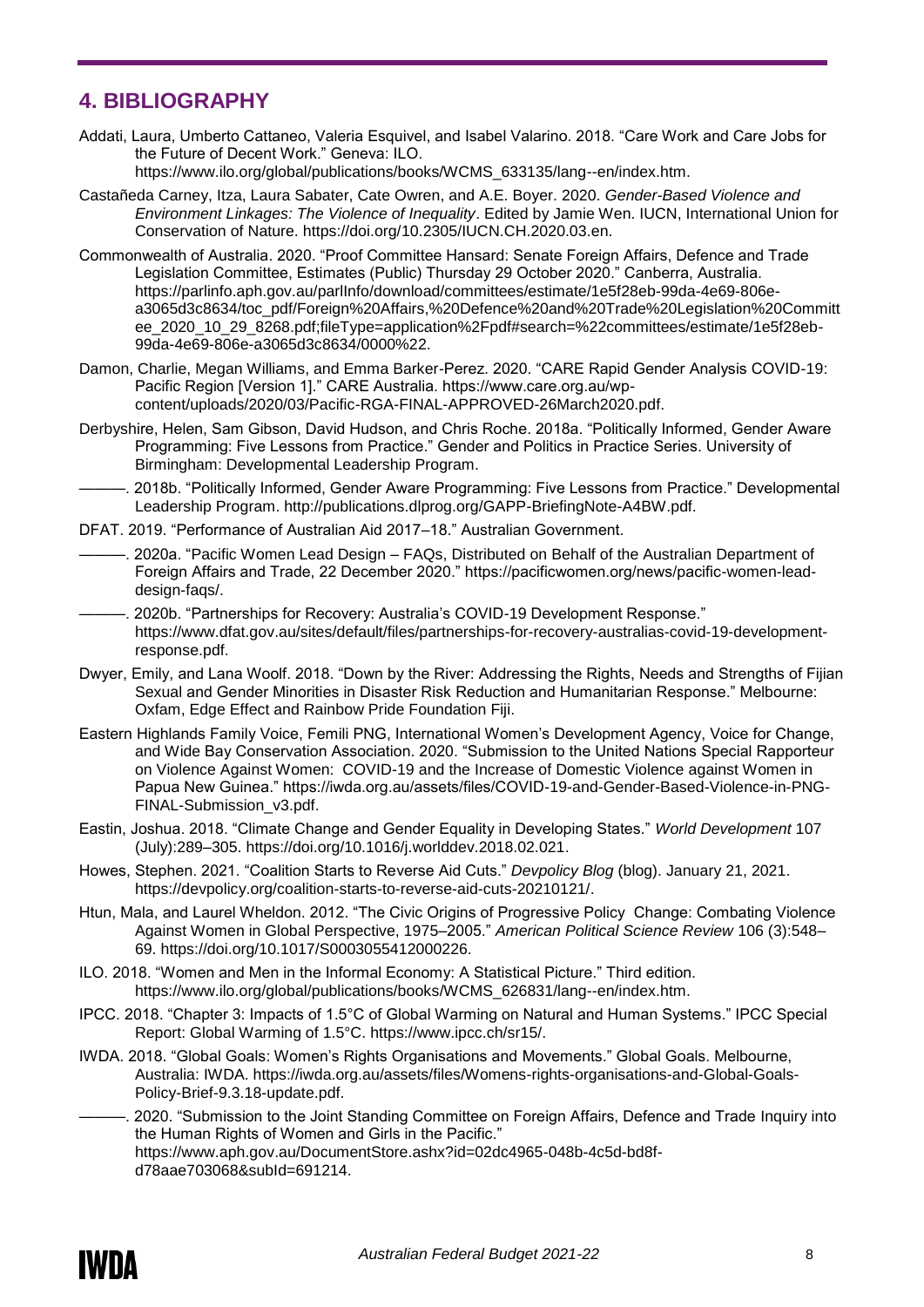- Klugman, Jeni, Lucia Hanmer, Sarah Twigg, Tazeen Hasan, Jennifer McCleary-Sills, and Julieth Santamaria. 2014. "Voice and Agency: Empowering Women and Girls for Shared Prosperity." Washington, DC: World Bank.
- Mcleod, Elizabeth, Seema Arora-Jonsson, Yuta J. Masuda, Mae Bruton-Adams, Carol O. Emaurois, Berna Gorong, C.J. Hudlow, et al. 2018. "Raising the Voices of Pacific Island Women to Inform Climate Adaptation Policies." *Marine Policy* 93:178–85. https://doi.org/10.1016/j.marpol.2018.03.011.
- Miller, Kellea, and Rochelle Jones. 2019. "Toward A Feminist Funding Ecosystem." AWID.
- Moore, Richard. 2019. "Strategic Choice: A Future-Focused Review of the DFAT-AusAID Integration." http://devpolicy.org/publications/reports/DFAT-AusAIDIntegrationReview-FullVersion.pdf.
- OECD. 2011. "Busan Partnership for Effective Development Co-Operation." https://www.oecd.org/dac/effectiveness/49650173.pdf.
- 2020. "Aid in Support of Gender Equality and Women's Empowerment: Donor Charts." http://www.oecd.org/development/financing-sustainable-development/development-finance-topics/Aidto-gender-equality-donor-charts-2020.pdf.
- OECD DAC. 2011. "Aid Predictability Synthesis of Findings and Good Practices." http://www.oecd.org/development/effectiveness/49066202.pdf.
- Office of Development Effectiveness. 2014. "Learning from Australian Aid Operational Effectiveness." Canberra: DFAT. https://www.dfat.gov.au/sites/default/files/learning-from-aust-aid-op-evaluations.pdf.
- ———. 2015. "Evaluation of the Australian NGO Cooperation Program Final Report." Canberra, Australia: DFAT. https://dfat.gov.au/aid/how-we-measure-performance/ode/Documents/ode-evaluationaustralian-ngo-cooperation-program-final-report.pdf.
- Pacific Islands Forum. 2018. "Boe Declaration on Regional Security." *Forum Sec* (blog). 2018. https://www.forumsec.org/boe-declaration-on-regional-security/.
- Pieper, Lynn. 2018. "Review of Selected DFAT Facilities: Independent Consultant Report to DFAT Key Findings." DFAT.
- Tabualevu, Marica, Maya Cordeiro, and Linda Kelly. 2020. "Pacific Women Shaping Pacific Development: Six-Year Evaluation Report." https://www.dfat.gov.au/sites/default/files/pacific-women-shaping-pacificdevelopment-six-year-evaluation-report.pdf.
- Terry, Geraldine, ed. 2009. *Climate Change and Gender Justice*. Warwickshire, UK: Practical Action Publishing in association with Oxfam GB. https://oxfamilibrary.openrepository.com/bitstream/handle/10546/115359/bk-climate-change-genderjustice-091109-en.pdf?sequence=5&isAllowed=y.
- UN Women. 2020. "Across the Pacific, Crisis Centres Respond to COVID-19 amid Natural Disasters." https://www.unwomen.org/en/news/stories/2020/6/feature-pacific-crisis-centres-respond-to-covid-19 amid-natural-disasters.
- UNDP. 2020a. "COVID-19 AND HUMAN DEVELOPMENT: Assessing the Crisis, Envisioning the Recovery." 2020 Human Development Perspectives. New York: UNDP. http://hdr.undp.org/sites/default/files/covid-19 and human development 0.pdf.
- ———. 2020b. "COVID-19: Human Development on Course to Decline This Year for the First Time since 1990." http://www.hdr.undp.org/en/content/covid-19-human-development-course-decline-year-firsttime-1990.
- UNISDR, UNDP, and IUCN. 2009. "Making Disaster Risk Reduction Gender-Sensitive: Policy and Practical Guidelines." Geneva: United Nations Development Programme; International Strategy for Disaster Reduction; International Union for Conservation of NAture. https://www.unisdr.org/files/9922\_MakingDisasterRiskReductionGenderSe.pdf.
- Weir, Tony, Liz Dovey, and Dan Orcherton. 2017. "Social and Cultural Issues Raised by Climate Change in Pacific Island Countries: An Overview." *Regional Environmental Change* 17 (4):1017–28. https://doi.org/10.1007/s10113-016-1012-5.
- Women's International League for Peace and Freedom. 2016. "Violations against Women in Syria and the Disporprtionate Impact of the Conflict on Them: NGO Summary Report, Universal Periodic Review of the Syrian Arab Republic, November 2016." https://wilpf.org/wpcontent/uploads/2016/06/WILPF\_VAW\_HC-2016\_WEB-ONEPAGE.pdf.